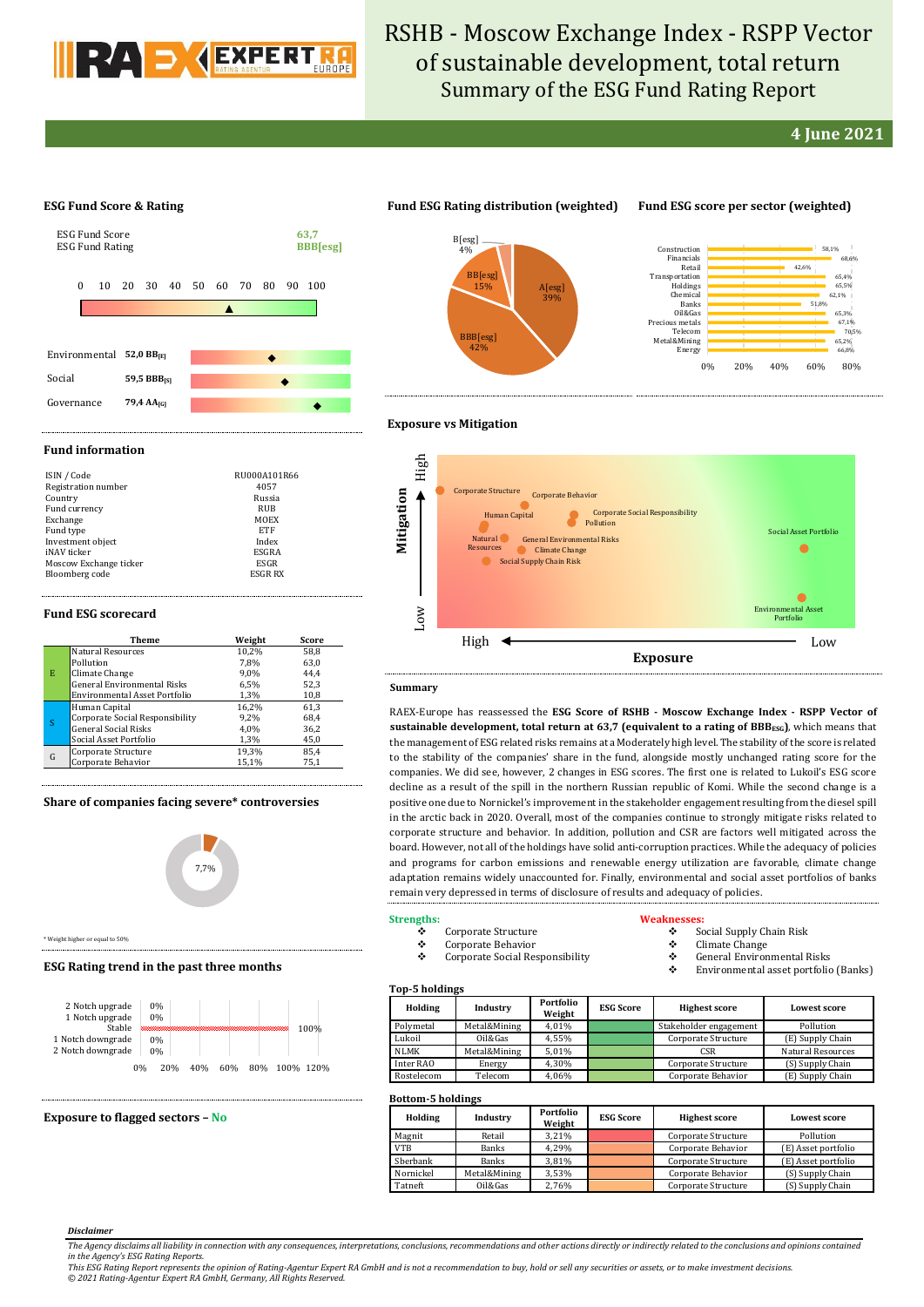

## **Table 1. Fund ESG scoring per section**

| Holding        | Country | Industry        | Portfolio<br>Weight | ESG<br>Score | Natural Resources | Pollution | Climate Change | General Environmental Risks | Environmental asset<br>portfolio | Human Capital | Corporate Social<br>Responsibility | General Social Risks | Social asset portfolio | Corporate Structure | Corporate Behavior |
|----------------|---------|-----------------|---------------------|--------------|-------------------|-----------|----------------|-----------------------------|----------------------------------|---------------|------------------------------------|----------------------|------------------------|---------------------|--------------------|
| Inter RAO      | Russia  | Energy          | 4,30%               |              |                   |           |                |                             |                                  |               |                                    |                      |                        |                     |                    |
| Nornickel      | Russia  | Metal&Mining    | 3,53%               |              |                   |           |                |                             |                                  |               |                                    |                      |                        |                     |                    |
| <b>FGC UES</b> | Russia  | Energy          | 4,69%               |              |                   |           |                |                             |                                  |               |                                    |                      |                        |                     |                    |
| NLMK           | Russia  | Metal&Mining    | 5,01%               |              |                   |           |                |                             |                                  |               |                                    |                      |                        |                     |                    |
| Rostelecom     | Russia  | Telecom         | 4,06%               |              |                   |           |                |                             |                                  |               |                                    |                      |                        |                     |                    |
| Rosseti        | Russia  | Energy          | 3,66%               |              |                   |           |                |                             |                                  |               |                                    |                      |                        |                     |                    |
| Severstal      | Russia  | Metal&Mining    | 4,44%               |              |                   |           |                |                             |                                  |               |                                    |                      |                        |                     |                    |
| MMK            | Russia  | Metal&Mining    | 4,74%               |              |                   |           |                |                             |                                  |               |                                    |                      |                        |                     |                    |
| Polyus         | Russia  | Precious metals | 4,18%               |              |                   |           |                |                             |                                  |               |                                    |                      |                        |                     |                    |
| Lukoil         | Russia  | Oil&Gas         | 4,55%               |              |                   |           |                |                             |                                  |               |                                    |                      |                        |                     |                    |
| Rosneft        | Russia  | Oil&Gas         | 4,00%               |              |                   |           |                |                             |                                  |               |                                    |                      |                        |                     |                    |
| Sberbank       | Russia  | Banks           | 3,81%               |              |                   |           |                |                             |                                  |               |                                    |                      |                        |                     |                    |
| Phosagro       | Russia  | Chemical        | 4,91%               |              |                   |           |                |                             |                                  |               |                                    |                      |                        |                     |                    |
| Sistema        | Russia  | Holdings        | 3,10%               |              |                   |           |                |                             |                                  |               |                                    |                      |                        |                     |                    |
| Novatek        | Russia  | Oil&Gas         | 3,36%               |              |                   |           |                |                             |                                  |               |                                    |                      |                        |                     |                    |
| Gazprom        | Russia  | Oil&Gas         | 4,33%               |              |                   |           |                |                             |                                  |               |                                    |                      |                        |                     |                    |
| Tatneft        | Russia  | Oil&Gas         | 2,76%               |              |                   |           |                |                             |                                  |               |                                    |                      |                        |                     |                    |
| Transneft      | Russia  | Oil&Gas         | 3,72%               |              |                   |           |                |                             |                                  |               |                                    |                      |                        |                     |                    |
| Rushydro       | Russia  | Energy          | 3,21%               |              |                   |           |                |                             |                                  |               |                                    |                      |                        |                     |                    |
| Aeroflot       | Russia  | Transportation  | 2,82%               |              |                   |           |                |                             |                                  |               |                                    |                      |                        |                     |                    |
| Magnit         | Russia  | Retail          | 3,21%               |              |                   |           |                |                             |                                  |               |                                    |                      |                        |                     |                    |
| Polymetal      | Russia  | Metal&Mining    | 4,01%               |              |                   |           |                |                             |                                  |               |                                    |                      |                        |                     |                    |
| Petropavlovsk  | Russia  | Metal&Mining    | 3,71%               |              |                   |           |                |                             |                                  |               |                                    |                      |                        |                     |                    |
| MOEX           | Russia  | Financials      | 2,69%               |              |                   |           |                |                             |                                  |               |                                    |                      |                        |                     |                    |
| <b>VTB</b>     | Russia  | Banks           | 4,29%               |              |                   |           |                |                             |                                  |               |                                    |                      |                        |                     |                    |
| LSR            | Russia  | Construction    | 2,95%               |              |                   |           |                |                             |                                  |               |                                    |                      |                        |                     |                    |

C[esg] AAA[esg]

### *Disclaimer*

The Agency disclaims all liability in connection with any consequences, interpretations, conclusions, recommendations and other actions directly or indirectly related to the conclusions and opinions contained<br>This ESG Rati